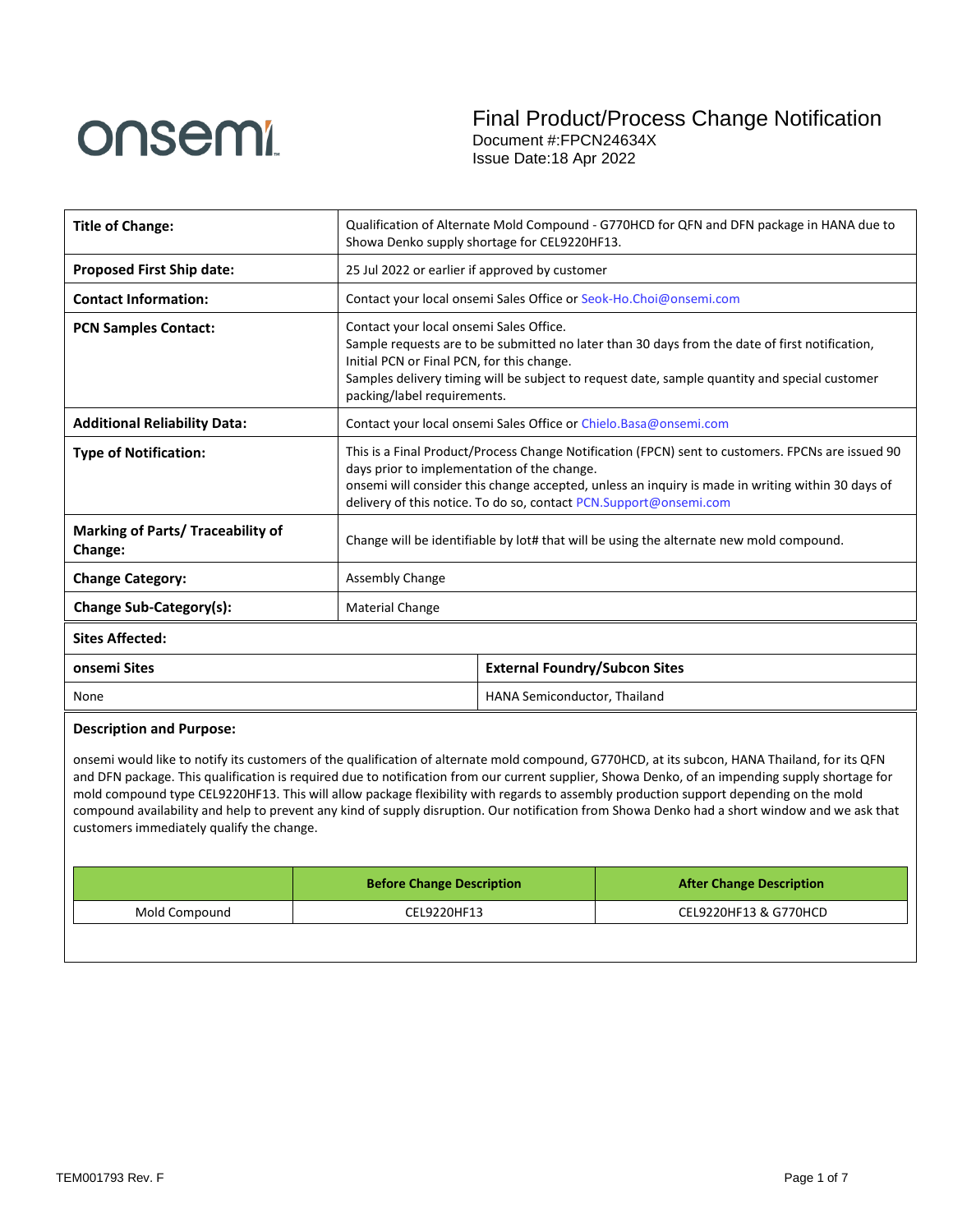# onsem!

**Reliability Data Summary:** 

# **QV DEVICE NAME: NC7SP74L8X RMS: W80817 PACKAGE: UQFN-8**

| <b>Test</b> | <b>Specification</b>   | <b>Condition</b>                        | <b>Interval</b> | <b>Result</b> |
|-------------|------------------------|-----------------------------------------|-----------------|---------------|
| <b>HTOL</b> | JA108                  | $Ta=125C$                               | 1008            | 0/240         |
| <b>HTSL</b> | JESD22-A103            | Ta= $150^{\circ}$ C                     | 1008 hrs        | 0/240         |
| PC          | J-STD-020A JESD22-A113 | MSL 1 @ 260°C                           |                 | Pass          |
| TC          | JESD22-A104            | Ta= $-65^{\circ}$ C to $+150^{\circ}$ C | 1000 cycles     | 0/240         |
| <b>HAST</b> | JESD22-A110            | Temp=130°C, 85% RH                      | 96hrs           | 0/240         |
| UHAST       | JESD22-A118            | Temp=130°C, 85% RH                      | 96 hrs          | 0/240         |
| PD          | JESD22-B100B           | Per case outline                        |                 | Pass          |

# **QV DEVICE NAME: FAN3224CMPX RMS: O80819 PACKAGE: WDFN-8**

| <b>Test</b> | <b>Specification</b>   | <b>Condition</b>                        | <b>Interval</b> | <b>Result</b> |
|-------------|------------------------|-----------------------------------------|-----------------|---------------|
| <b>HTSL</b> | JESD22-A103            | Ta= $150^{\circ}$ C                     | 1008 hrs        | 0/240         |
| PC          | J-STD-020A JESD22-A113 | MSL 1 @ 260°C                           |                 | Pass          |
| тс          | JESD22-A104            | Ta= $-65^{\circ}$ C to $+150^{\circ}$ C | 1000 cycles     | 0/240         |
| UHAST       | JESD22-A118            | Temp=130°C, 85% RH                      | 96 hrs          | 0/240         |
| PD          | JESD22-B100B           | Per case outline                        |                 | Pass          |

# **Electrical Characteristics Summary:**

Electrical characteristics are not impacted.

### **List of Affected Parts:**

*Note: Only the standard (off the shelf) part numbers are listed in the parts list. Any custom parts affected by this PCN are shown in the customer specific PCN addendum in the PCN email notification, or on the [PCN Customized Portal.](https://www.onsemi.com/PowerSolutions/pcn.do)*

| <b>Part Number</b> | <b>Qualification Vehicle</b> |
|--------------------|------------------------------|
| 74AUP1G56L6X       | NC7SP74L8X                   |
| 74AUP1G57FHX       | NC7SP74L8X                   |
| 74AUP1G57L6X       | NC7SP74L8X                   |
| 74AUP1G58FHX       | NC7SP74L8X                   |
| 74AUP1G58L6X       | NC7SP74L8X                   |
| 74AUP1G59L6X       | NC7SP74L8X                   |
| 74AUP1G95FHX       | NC7SP74L8X                   |
| 74AUP1G95L6X       | NC7SP74L8X                   |
| 74AUP1G97FHX       | NC7SP74L8X                   |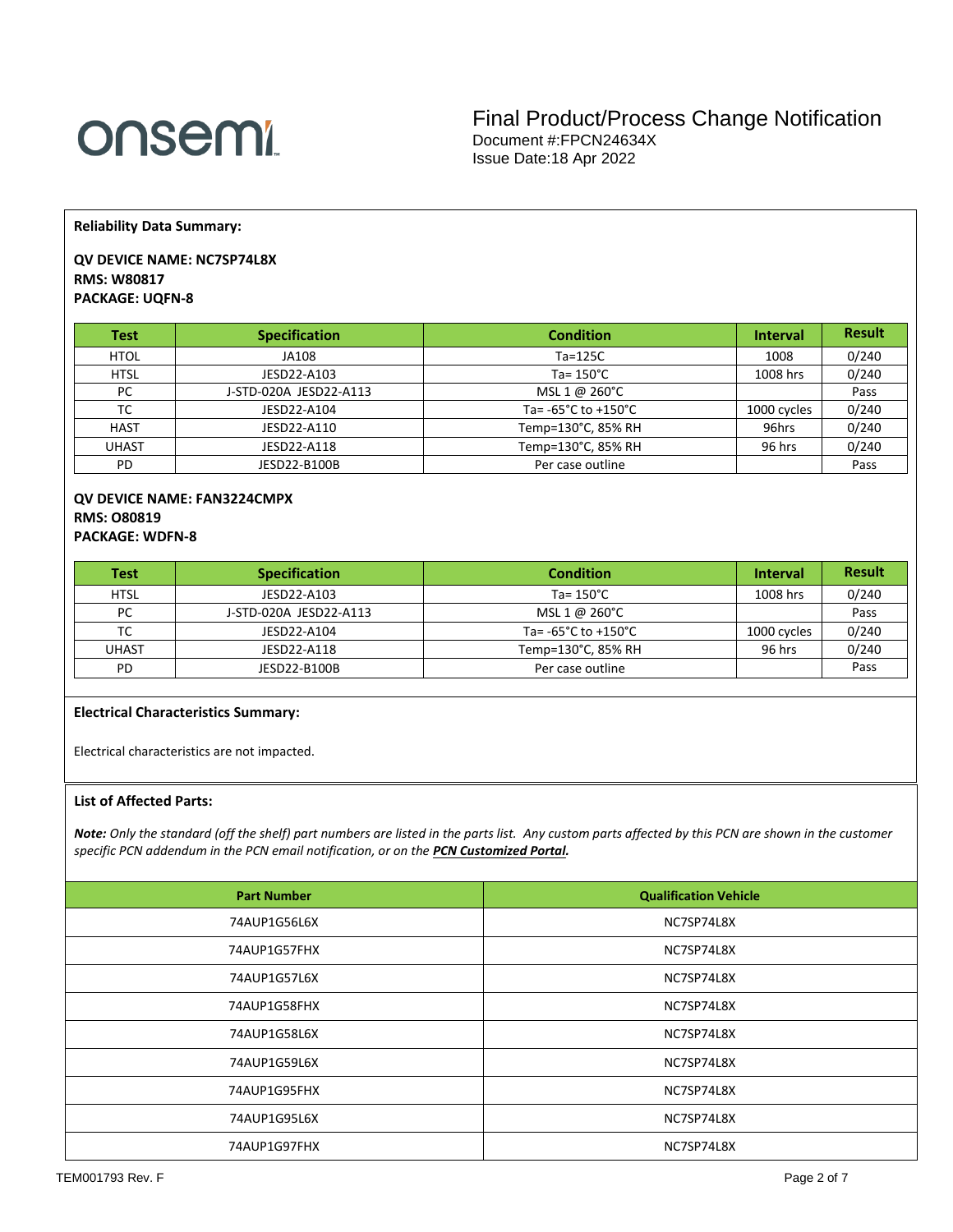

| 74AUP1G97L6X       | NC7SP74L8X |
|--------------------|------------|
| 74AUP1G98L6X       | NC7SP74L8X |
| 74AUP1T97FHX       | NC7SP74L8X |
| 74AUP1T97L6X       | NC7SP74L8X |
| FAN156L6X          | NC7SP74L8X |
| <b>FAN3988IL6X</b> | NC7SP74L8X |
| FAN3988IL6X-F113   | NC7SP74L8X |
| <b>FAN4010IL6X</b> | NC7SP74L8X |
| FAN4010IL6X-F113   | NC7SP74L8X |
| <b>FMS6151L6X</b>  | NC7SP74L8X |
| FSA2259UMX         | NC7SP74L8X |
| FSA2267AL10X       | NC7SP74L8X |
| FSA2267L10X        | NC7SP74L8X |
| FSA2268L10X        | NC7SP74L8X |
| FSA2268UMX         | NC7SP74L8X |
| FSA2457UMX         | NC7SP74L8X |
| FSA2466UMX         | NC7SP74L8X |
| FSA2567UMX         | NC7SP74L8X |
| FSA3000L10X        | NC7SP74L8X |
| FSA3000L10X-F131   | NC7SP74L8X |
| FSA3031UMX         | NC7SP74L8X |
| FSA321UMX          | NC7SP74L8X |
| FSA4157AL6X        | NC7SP74L8X |
| FSA4159L6X         | NC7SP74L8X |
| <b>FSA5157L6X</b>  | NC7SP74L8X |
| FSA6157L6X         | NC7SP74L8X |
| FSUSB104UMX        | NC7SP74L8X |
| FSUSB30L10X        | NC7SP74L8X |
| FSUSB30UMX         | NC7SP74L8X |
| FSUSB31L8X         | NC7SP74L8X |
| FSUSB40L10X        | NC7SP74L8X |
| FT10001L6X         | NC7SP74L8X |
| FT7521L6X          | NC7SP74L8X |
| FT7522L6X          | NC7SP74L8X |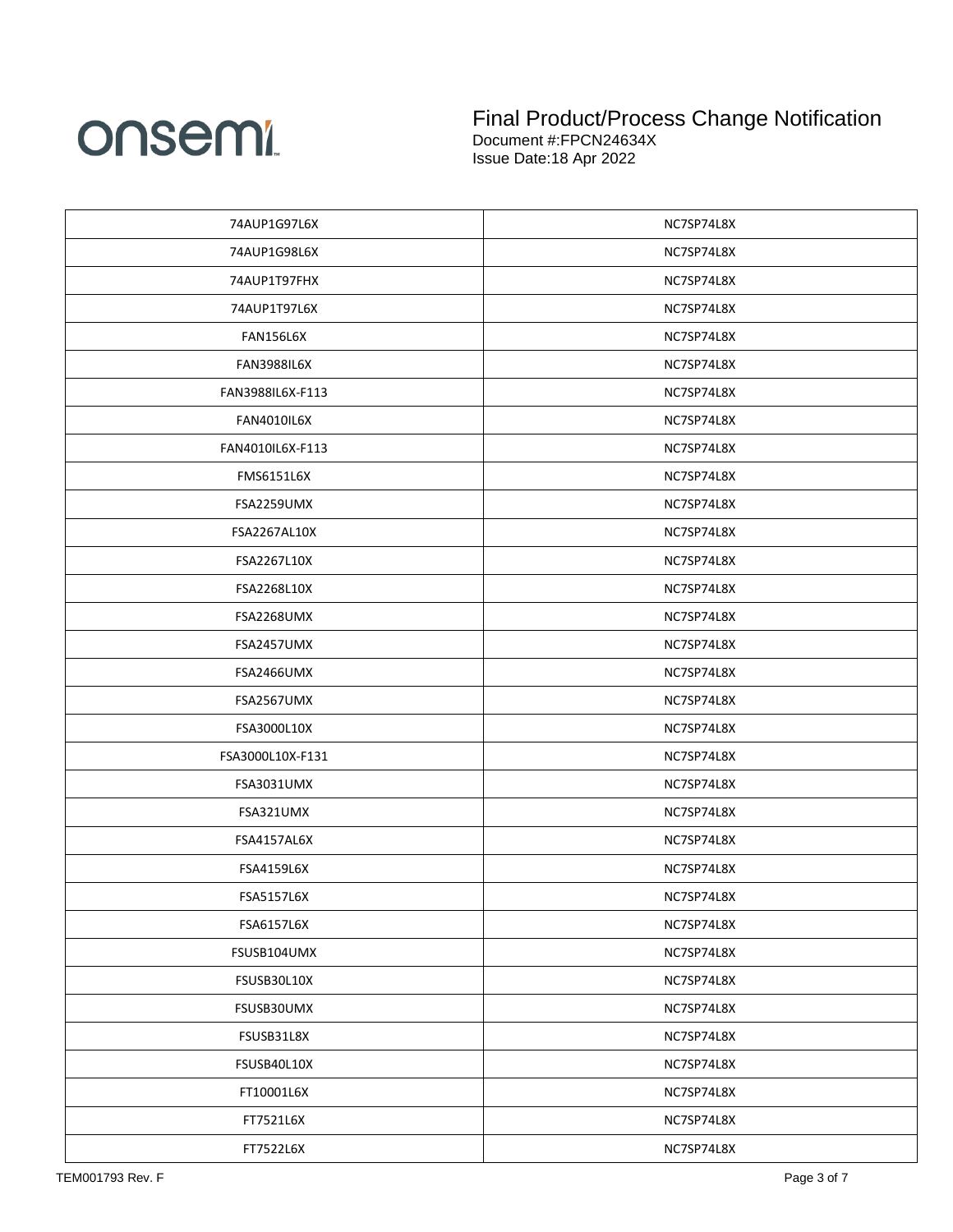

| FXL2T245L10X       | NC7SP74L8X |
|--------------------|------------|
| FXL2TD245L10X      | NC7SP74L8X |
| FXL4TD245UMX       | NC7SP74L8X |
| FXLA0104QFX-F106   | NC7SP74L8X |
| <b>FXLA101L6X</b>  | NC7SP74L8X |
| FXLA102L8X         | NC7SP74L8X |
| FXLA104UM12X       | NC7SP74L8X |
| FXLA104UMX         | NC7SP74L8X |
| FXLH1T45L6X        | NC7SP74L8X |
| FXLP34FHX          | NC7SP74L8X |
| FXLP34L6X          | NC7SP74L8X |
| <b>FXMA2102L8X</b> | NC7SP74L8X |
| FXMA2102UMX        | NC7SP74L8X |
| FXMA2104UMX        | NC7SP74L8X |
| FXMAR2102L8X       | NC7SP74L8X |
| FXMAR2102UMX       | NC7SP74L8X |
| FXMAR2102UMX-F106  | NC7SP74L8X |
| FXMAR2104UMX       | NC7SP74L8X |
| NC7NP14L8X         | NC7SP74L8X |
| NC7SP08FHX         | NC7SP74L8X |
| NC7SP08L6X         | NC7SP74L8X |
| NC7SP126L6X        | NC7SP74L8X |
| NC7SP17FHX         | NC7SP74L8X |
| NC7SP17L6X         | NC7SP74L8X |
| NC7SP74L8X         | NC7SP74L8X |
| NC7SV00L6X         | NC7SP74L8X |
| NC7SV02FHX         | NC7SP74L8X |
| NC7SV02L6X         | NC7SP74L8X |
| NC7SV04L6X         | NC7SP74L8X |
| NC7SV05FHX         | NC7SP74L8X |
| NC7SV05L6X         | NC7SP74L8X |
| NC7SV08FHX         | NC7SP74L8X |
| NC7SV17FHX         | NC7SP74L8X |
| NC7SV17L6X         | NC7SP74L8X |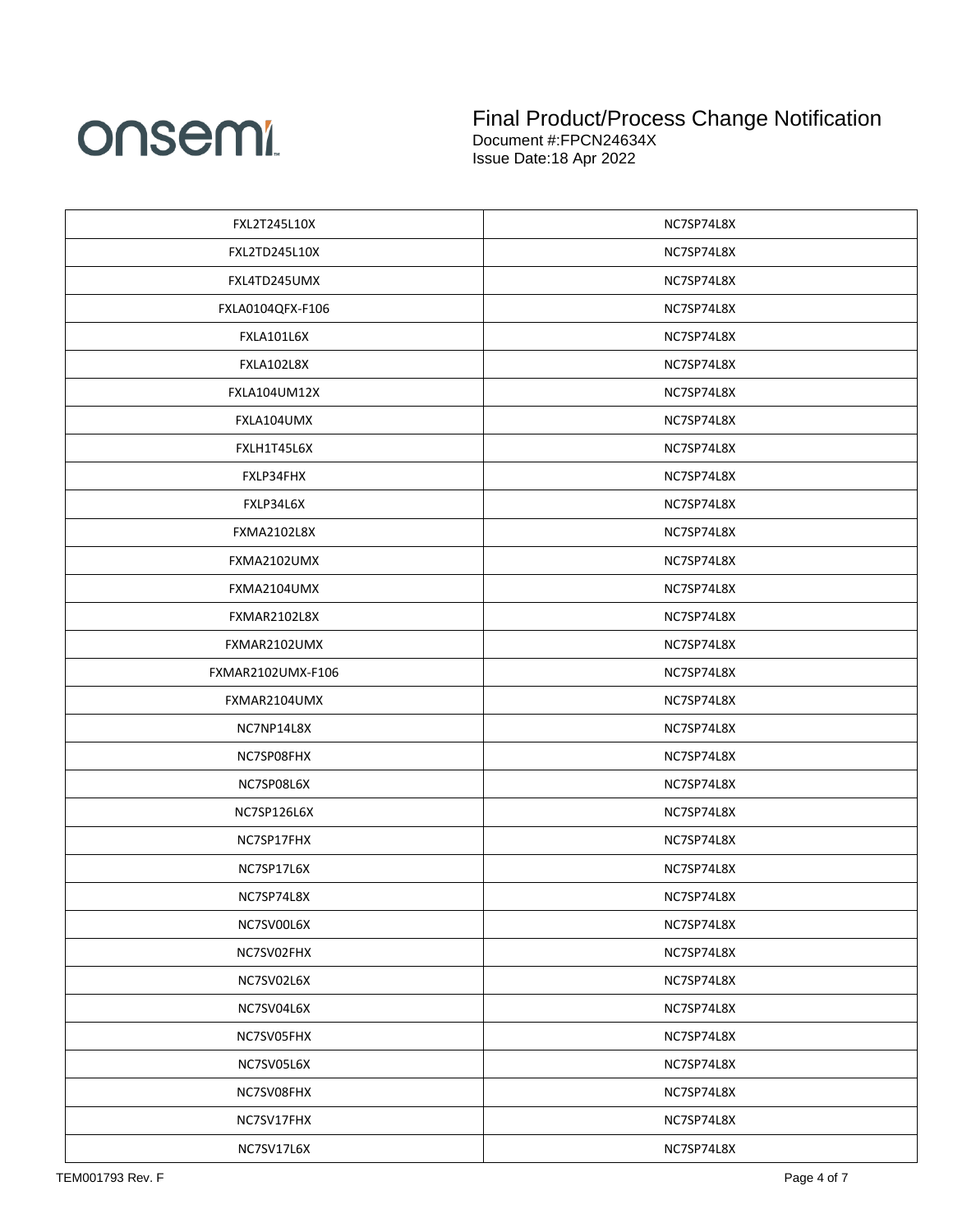

| NC7SV32L6X    | NC7SP74L8X  |
|---------------|-------------|
| NC7SV57L6X    | NC7SP74L8X  |
| NC7SV58L6X    | NC7SP74L8X  |
| NC7SV74L8X    | NC7SP74L8X  |
| NC7SVL04L6X   | NC7SP74L8X  |
| NC7SVL08FHX   | NC7SP74L8X  |
| NC7SVL08L6X   | NC7SP74L8X  |
| NC7SVL32FHX   | NC7SP74L8X  |
| NC7SVL32L6X   | NC7SP74L8X  |
| NC7WP02L8X    | NC7SP74L8X  |
| NC7WP08L8X    | NC7SP74L8X  |
| NC7WP125L8X   | NC7SP74L8X  |
| NC7WP32L8X    | NC7SP74L8X  |
| FAN2558MP15X  | FAN3244CMPX |
| FAN2558MPX    | FAN3244CMPX |
| FAN3121TMPX   | FAN3244CMPX |
| FAN3122CMPX   | FAN3244CMPX |
| FAN3122TMPX   | FAN3244CMPX |
| FAN3223TMPX   | FAN3244CMPX |
| FAN3224CMPX   | FAN3244CMPX |
| FAN3224TMNTXG | FAN3244CMPX |
| FAN3224TMPX   | FAN3244CMPX |
| FAN3225TMPX   | FAN3244CMPX |
| FAN3226CMPX   | FAN3244CMPX |
| FAN3226TMPX   | FAN3244CMPX |
| USB1T1105AMHX | FAN3244CMPX |
| FXMA108BQX    | FAN3244CMPX |
| FXLP4555MPX   | FAN3244CMPX |
| FXLH42245MPX  | FAN3244CMPX |
| FXLA108BQX    | FAN3244CMPX |
| FXL5T244BQX   | FAN3244CMPX |
| FXL4TD245BQX  | FAN3244CMPX |
| FXL4T245BQX   | FAN3244CMPX |
| FXL4245MPX    | FAN3244CMPX |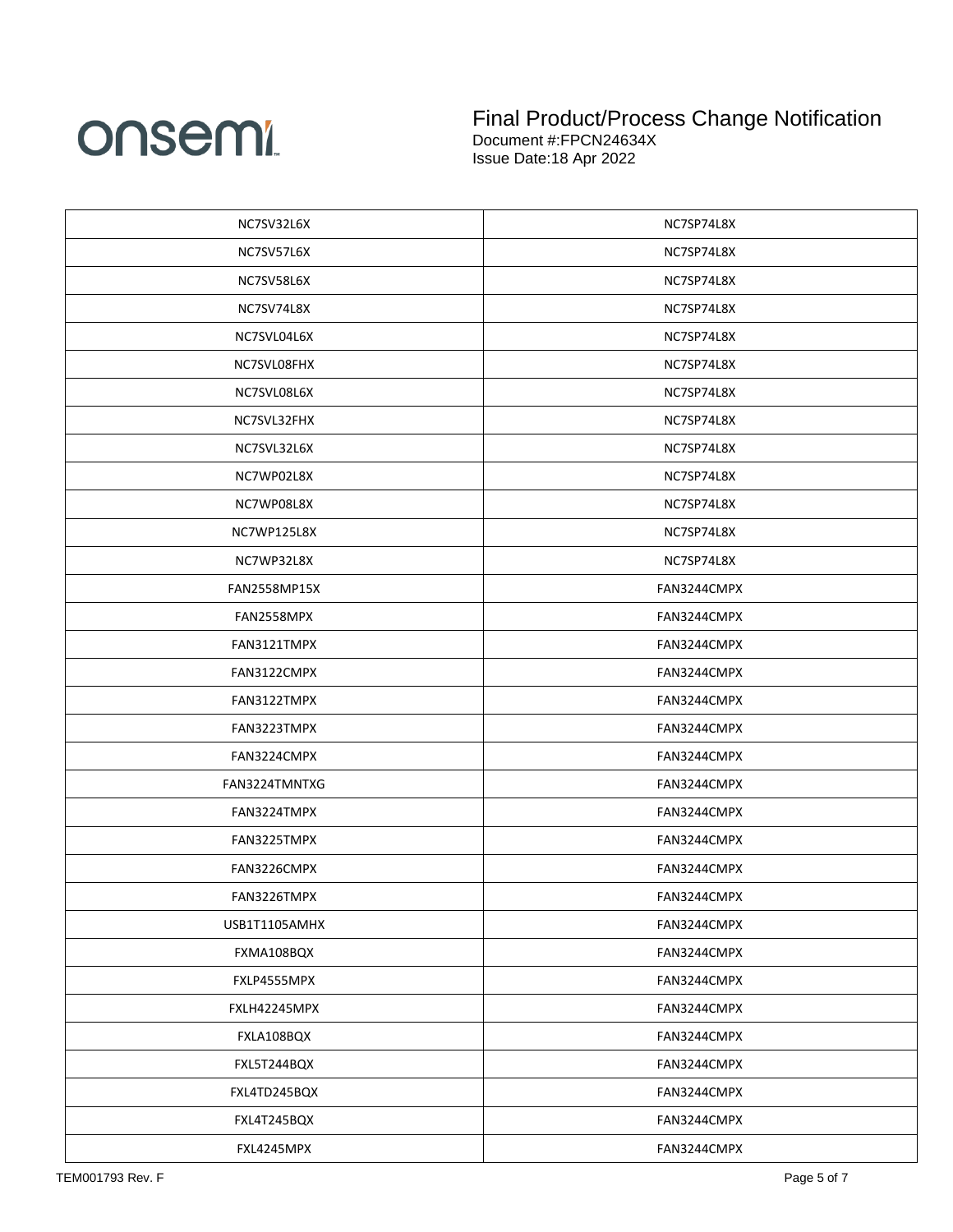

| FXL2SD106BQX       | FAN3244CMPX |
|--------------------|-------------|
| FSSD06BQX          | FAN3244CMPX |
| FSA2567MPX         | FAN3244CMPX |
| FSA2467MPX         | FAN3244CMPX |
| FSA2380BQX         | FAN3244CMPX |
| FSA1208BQX         | FAN3244CMPX |
| FAN8060EMPX        | FAN3244CMPX |
| <b>FAN5602MP5X</b> | FAN3244CMPX |
| FAN5308MPX         | FAN3244CMPX |
| FAN3989MLP8X       | FAN3244CMPX |
| FAN3229TMPX        | FAN3244CMPX |
| FAN3227TMPX        | FAN3244CMPX |
| FAN3227CMPX        | FAN3244CMPX |
| FAN2558MP18X       | FAN3244CMPX |
| FAN2558MP13X       | FAN3244CMPX |
| FAN2558MP12X       | FAN3244CMPX |
| FAN2558MP10X       | FAN3244CMPX |
| FAN2012MPX         | FAN3244CMPX |
| FAN2012EMPX        | FAN3244CMPX |
| FAN2002MPX         | FAN3244CMPX |
| FAN2001MPX         | FAN3244CMPX |
| 74VCX245BQX        | FAN3244CMPX |
| 74VCX08BQX         | FAN3244CMPX |
| SC7SZU04FHX        | NC7SP74L8X  |
| NC7WZ17L6X-L22175  | NC7SP74L8X  |
| NC7WZ17FHX-L22175  | NC7SP74L8X  |
| NC7WZ04L6X         | NC7SP74L8X  |
| NC7SV58FHX         | NC7SP74L8X  |
| FSA2258L10X        | NC7SP74L8X  |
| FSA221UMX          | NC7SP74L8X  |
| FSA221L10X         | NC7SP74L8X  |
| FSA1257L8X         | NC7SP74L8X  |
| FSA1257AL8X        | NC7SP74L8X  |
| FSA1256L8X         | NC7SP74L8X  |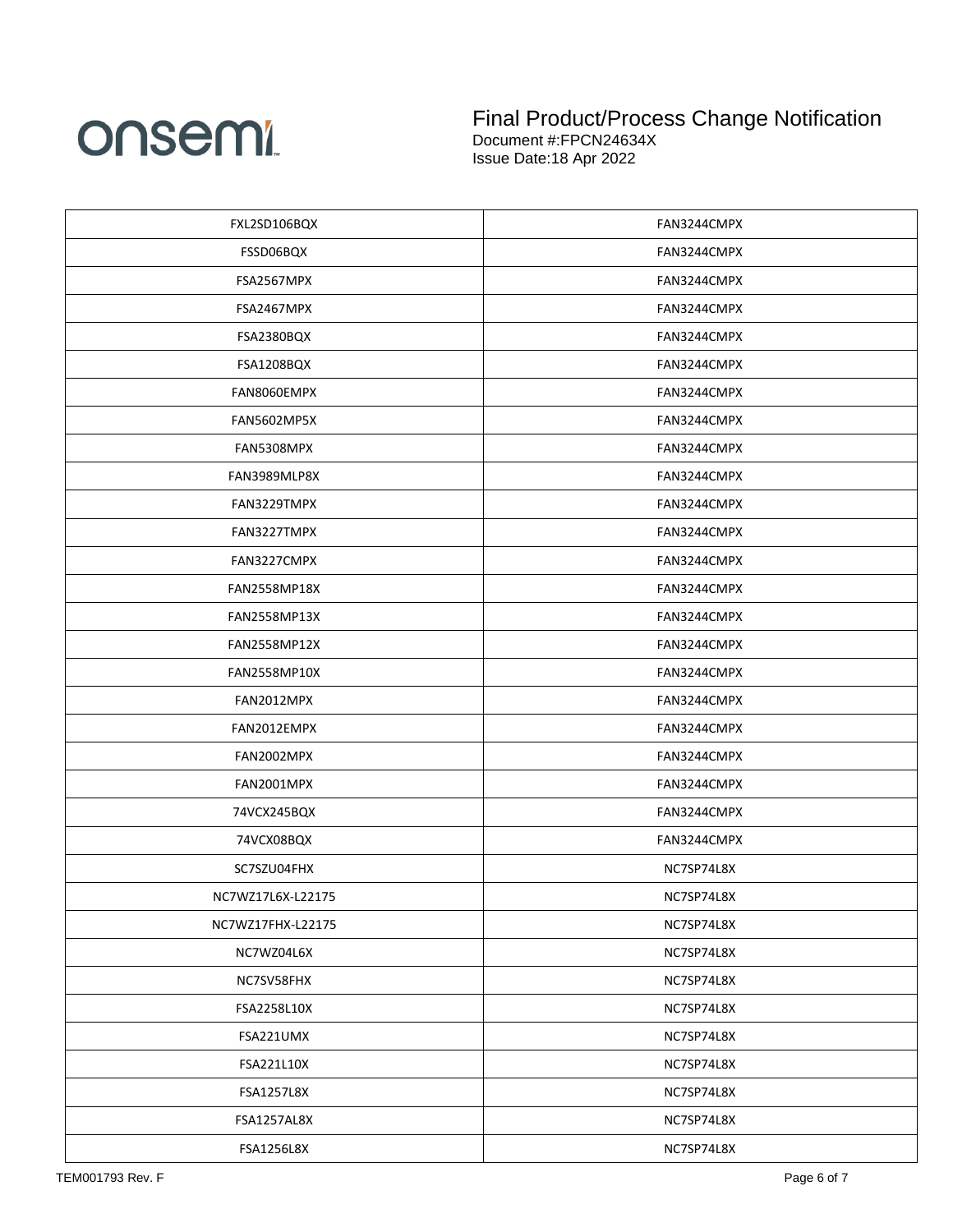

| FSA1256AL8X       | NC7SP74L8X |
|-------------------|------------|
| <b>FSA1156L6X</b> | NC7SP74L8X |
| 74AUP1G98FHX      | NC7SP74L8X |
| 74AUP1G96L6X      | NC7SP74L8X |
| 74AUP1G96FHX      | NC7SP74L8X |
| 74AUP1G59FHX      | NC7SP74L8X |
| 74AUP1G56FHX      | NC7SP74L8X |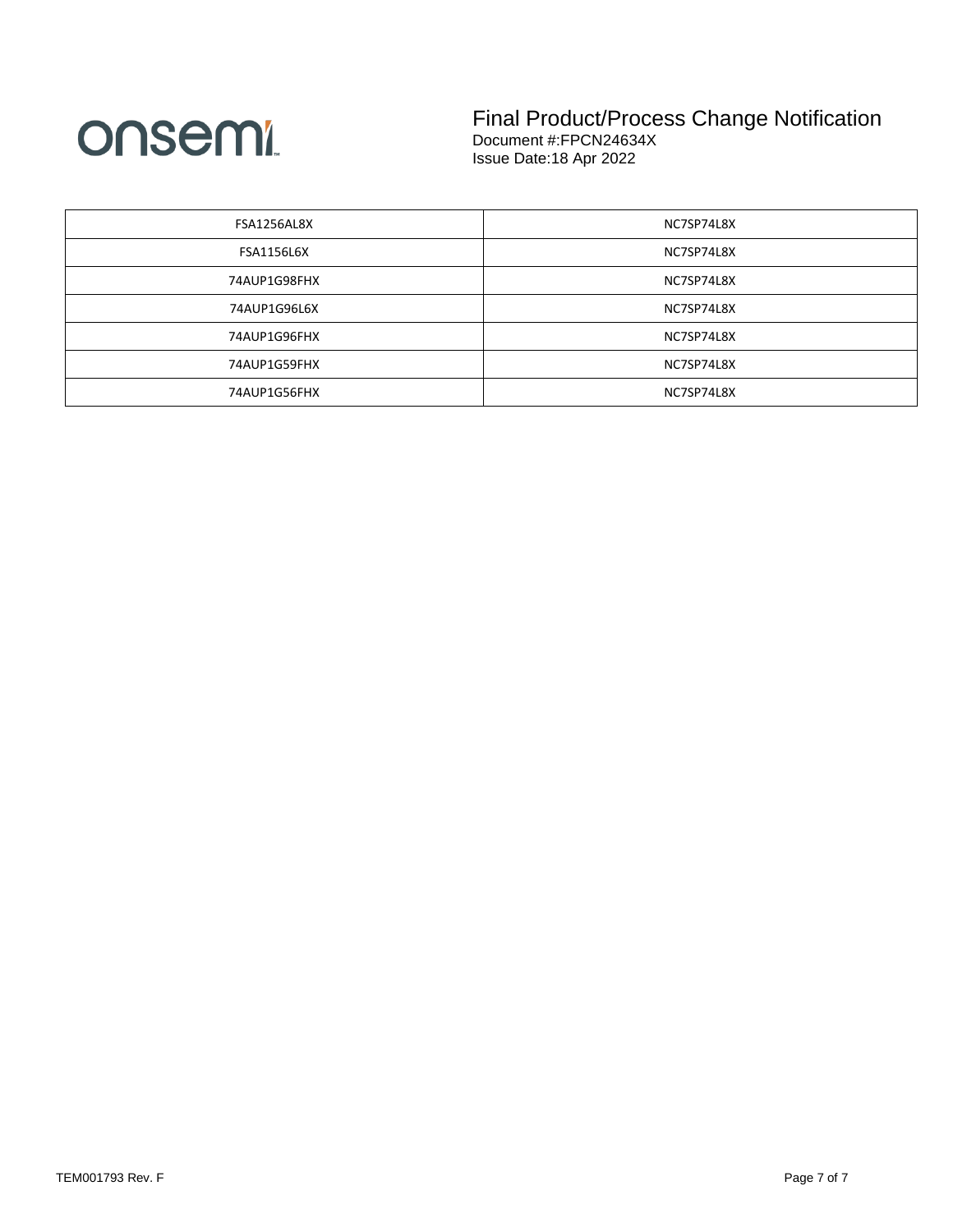| Product             | <b>Customer Part Number</b> | <b>Qualification Vehicle</b> | <b>New Part Number</b> | <b>Replacement Supplier</b> |
|---------------------|-----------------------------|------------------------------|------------------------|-----------------------------|
| <b>FAN156L6X</b>    |                             | NC7SP74L8X                   |                        |                             |
| FAN4010IL6X         |                             | NC7SP74L8X                   |                        |                             |
| FAN4010IL6X-F113    |                             | NC7SP74L8X                   |                        |                             |
| <b>FMS6151L6X</b>   |                             | NC7SP74L8X                   |                        |                             |
| <b>FSA2259UMX</b>   |                             | NC7SP74L8X                   |                        |                             |
| FSA2267AL10X        |                             | NC7SP74L8X                   |                        |                             |
| FSA2267L10X         |                             | NC7SP74L8X                   |                        |                             |
| FSA2268L10X         |                             | NC7SP74L8X                   |                        |                             |
| <b>FSA2268UMX</b>   |                             | NC7SP74L8X                   |                        |                             |
| FSA2457UMX          |                             | NC7SP74L8X                   |                        |                             |
| FSA2466UMX          |                             | NC7SP74L8X                   |                        |                             |
| FSA2567UMX          |                             | NC7SP74L8X                   |                        |                             |
| FSA3000L10X         |                             | NC7SP74L8X                   |                        |                             |
| <b>FSA3031UMX</b>   |                             | NC7SP74L8X                   |                        |                             |
| FSA321UMX           |                             | NC7SP74L8X                   |                        |                             |
| FSA4157AL6X         |                             | NC7SP74L8X                   |                        |                             |
| <b>FSA4159L6X</b>   |                             | NC7SP74L8X                   |                        |                             |
| <b>FSA5157L6X</b>   |                             | NC7SP74L8X                   |                        |                             |
| <b>FSA6157L6X</b>   |                             | NC7SP74L8X                   |                        |                             |
| FSUSB104UMX         |                             | NC7SP74L8X                   |                        |                             |
| FSUSB30L10X         |                             | NC7SP74L8X                   |                        |                             |
| FSUSB30UMX          |                             | NC7SP74L8X                   |                        |                             |
| FAN3988IL6X-F113    |                             | NC7SP74L8X                   |                        |                             |
| FT10001L6X          |                             | NC7SP74L8X                   |                        |                             |
| FSUSB31L8X          |                             | NC7SP74L8X                   |                        |                             |
| FT7522L6X           |                             | NC7SP74L8X                   |                        |                             |
| FT7521L6X           |                             | NC7SP74L8X                   |                        |                             |
| FXL2TD245L10X       |                             | NC7SP74L8X                   |                        |                             |
| <b>FXL2T245L10X</b> |                             | NC7SP74L8X                   |                        |                             |
| FXLA0104QFX-F106    |                             | NC7SP74L8X                   |                        |                             |
| FXL4TD245UMX        |                             | NC7SP74L8X                   |                        |                             |
| FXLA101L6X          |                             | NC7SP74L8X                   |                        |                             |
| FXLA102L8X          |                             | NC7SP74L8X                   |                        |                             |
| FXLA104UMX          |                             | NC7SP74L8X                   |                        |                             |
| FXLA104UM12X        |                             | NC7SP74L8X                   |                        |                             |
| FXLP34FHX           |                             | NC7SP74L8X                   |                        |                             |
| FXLH1T45L6X         |                             | NC7SP74L8X                   |                        |                             |
| FXLP34L6X           |                             | NC7SP74L8X                   |                        |                             |
| FXMA2102UMX         |                             | NC7SP74L8X                   |                        |                             |
| <b>FXMA2102L8X</b>  |                             | NC7SP74L8X                   |                        |                             |
| FXMAR2102L8X        |                             | NC7SP74L8X                   |                        |                             |
| FXMA2104UMX         |                             | NC7SP74L8X                   |                        |                             |
| FXMAR2102UMX-F106   |                             | NC7SP74L8X                   |                        |                             |
| FXMAR2102UMX        |                             | NC7SP74L8X                   |                        |                             |
| NC7SP08L6X          |                             | NC7SP74L8X                   |                        |                             |
| FXMAR2104UMX        |                             | NC7SP74L8X                   |                        |                             |
| NC7SP17L6X          |                             | NC7SP74L8X                   |                        |                             |
| NC7SP126L6X         |                             | NC7SP74L8X                   |                        |                             |
| NC7SV00L6X          |                             | NC7SP74L8X                   |                        |                             |
| NC7SP74L8X          |                             | NC7SP74L8X                   |                        |                             |
| NC7SV17L6X          |                             | NC7SP74L8X                   |                        |                             |
| NC7SV04L6X          |                             | NC7SP74L8X                   |                        |                             |
| NC7SV74L8X          |                             | NC7SP74L8X                   |                        |                             |
| NC7SV32L6X          |                             | NC7SP74L8X                   |                        |                             |
| NC7WP08L8X          |                             | NC7SP74L8X                   |                        |                             |
| NC7SVL08FHX         |                             | NC7SP74L8X                   |                        |                             |
| FAN3122CMPX         |                             | FAN3244CMPX                  |                        |                             |
| FAN2558MPX          |                             | FAN3244CMPX                  |                        |                             |
| FAN3122TMPX         |                             | FAN3244CMPX                  |                        |                             |
| FAN3224CMPX         |                             | FAN3244CMPX                  |                        |                             |
|                     |                             |                              |                        |                             |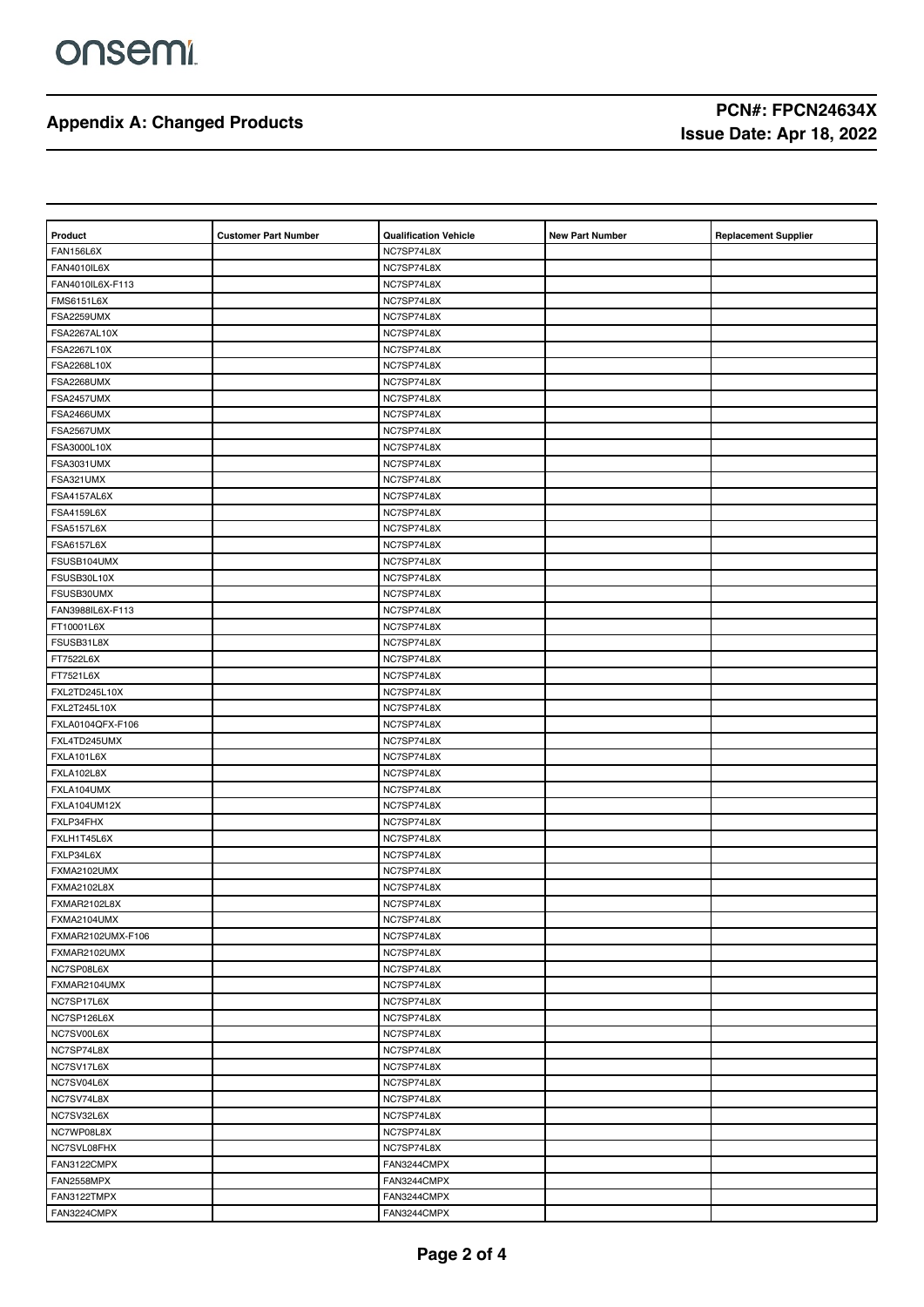# DIKG: DIGI-KEY (page 2 of 2)

### **Product Customer Part Number Qualification Vehicle New Part Number Replacement Supplier** FAN3223TMPX FAN3244CMPX FAN3224TMPX FAN3244CMPX FAN3225TMPX FAN3244CMPX FXMA108BQX FAN3244CMPX FAN3226TMPX FAN3244CMPX **FXLH42245MPX** FAN3244CMPX FXLP4555MPX FAN3244CMPX FXL5T244BQX FAN3244CMPX FXLA108BQX FAN3244CMPX FXL4T245BQX FAN3244CMPX FXL4TD245BQX FAN3244CMPX FXL2SD106BQX FAN3244CMPX FXL4245MPX FAN3244CMPX FSA2567MPX FAN3244CMPX FSSD06BQX FAN3244CMPX FSA2380BQX FAN3244CMPX FSA2467MPX FAN3244CMPX FAN5602MP5X FAN3244CMPX FSA1208BQX FAN3244CMPX FAN3989MLP8X FAN3244CMPX FAN5308MPX FAN3244CMPX FAN3227TMPX FAN3244CMPX FAN3229TMPX FAN3244CMPX FAN2002MPX FAN3244CMPX FAN2012MPX FAN2012MPX FAN2001MPX FAN2001MPX FAN3244CMPX FAN2012EMPX FAN2012EMPX NC7WZ04L6X REPORT NOT NOT SERVED ASSESSED. T4VCX245BQX<br>
FAN3244CMPX FSA2258L10X NC7SP74L8X T4VCX08BQX FAN3244CMPX FSA1257AL8X NC7SP74L8X example.com and the contract of the contract of the contract of the contract of the contract of the contract of the contract of the contract of the contract of the contract of the contract of the contract of the contract o FSA1257L8X NC7SP74L8X FSA1256AL8X NC7SP74L8X

# **Appendix A: Changed Products PCN#: FPCN24634X**<br> **PCN#: FPCN24634X**<br> **PCN#: FPCN24634X Issue Date: Apr 18, 2022**